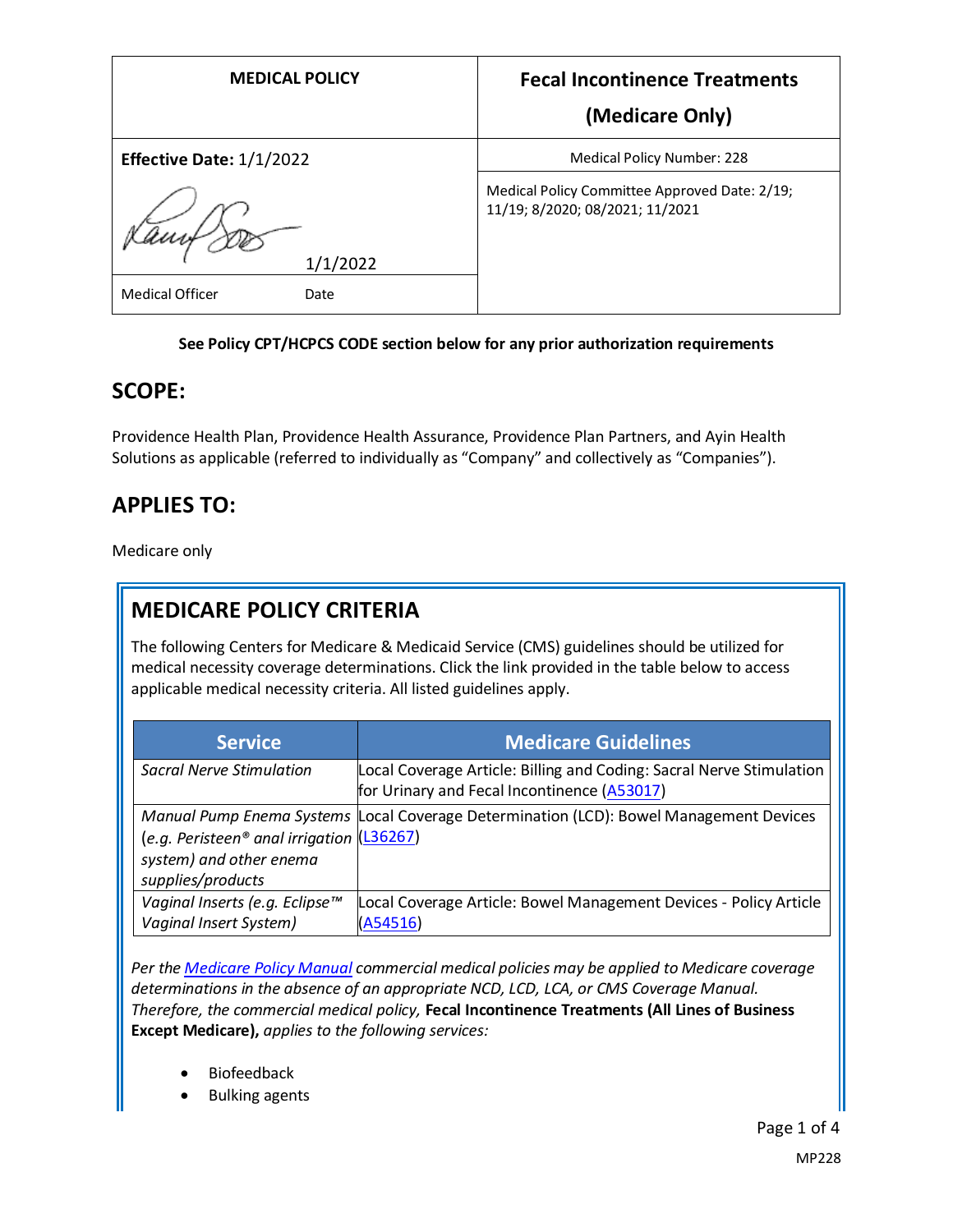- Transanal radiofrequency therapy (Secca procedure)
- Anal sphincter replacement (i.e. Acticon Neosphincter)
- Posterior tibial nerve stimulation (PTNS)

## **BILLING GUIDELINES**

See related local coverage articles (LCAs) for billing assistance:

• Local Coverage Article: Bowel Management Devices - Policy Article [\(A54516\)](https://www.cms.gov/medicare-coverage-database/details/article-details.aspx?articleId=54516)

Additional billing guidelines:

- The "C" codes listed below are only applicable when billed under the hospital outpatient prospective payment system (OPPS) and they should be submitted in place of HCPCS code A4240.
- CPT codes 90875, 90876, and/or 90901 may be used to bill biofeedback for the treatment of fecal incontinence, which is considered investigational and not covered.
- CPT code 64566 will deny as investigational and not covered when billed with ICD-10 codes F98.1, R151, R152, R150, R159 for fecal incontinence.
- Code A4459 is an all-inclusive code. Separate billing of any of the individual components is not allowed.

# **CPT/HCPCS CODES**

| <b>Medicare Only</b> |                                                                                                                                                 |
|----------------------|-------------------------------------------------------------------------------------------------------------------------------------------------|
|                      | <b>Prior Authorization Required</b>                                                                                                             |
| 64561                | Percutaneous implantation of neurostimulator electrode array; sacral nerve<br>(transforaminal placement) including image guidance, if performed |
| 64581                | Open implantation of neurostimulator electrode array; sacral nerve<br>(transforaminal placement)                                                |
| 64585                | Revision or removal of peripheral neurostimulator electrode array                                                                               |
| 64590                | Insertion or replacement of peripheral or gastric neurostimulator pulse generator<br>or receiver, direct or inductive coupling                  |
| 64595                | Revision or removal of peripheral or gastric neurostimulator pulse generator or<br>receiver                                                     |
| A4290                | Sacral nerve stimulation test lead, each                                                                                                        |
| C <sub>1767</sub>    | Generator, neurostimulator (implantable), non-rechargeable                                                                                      |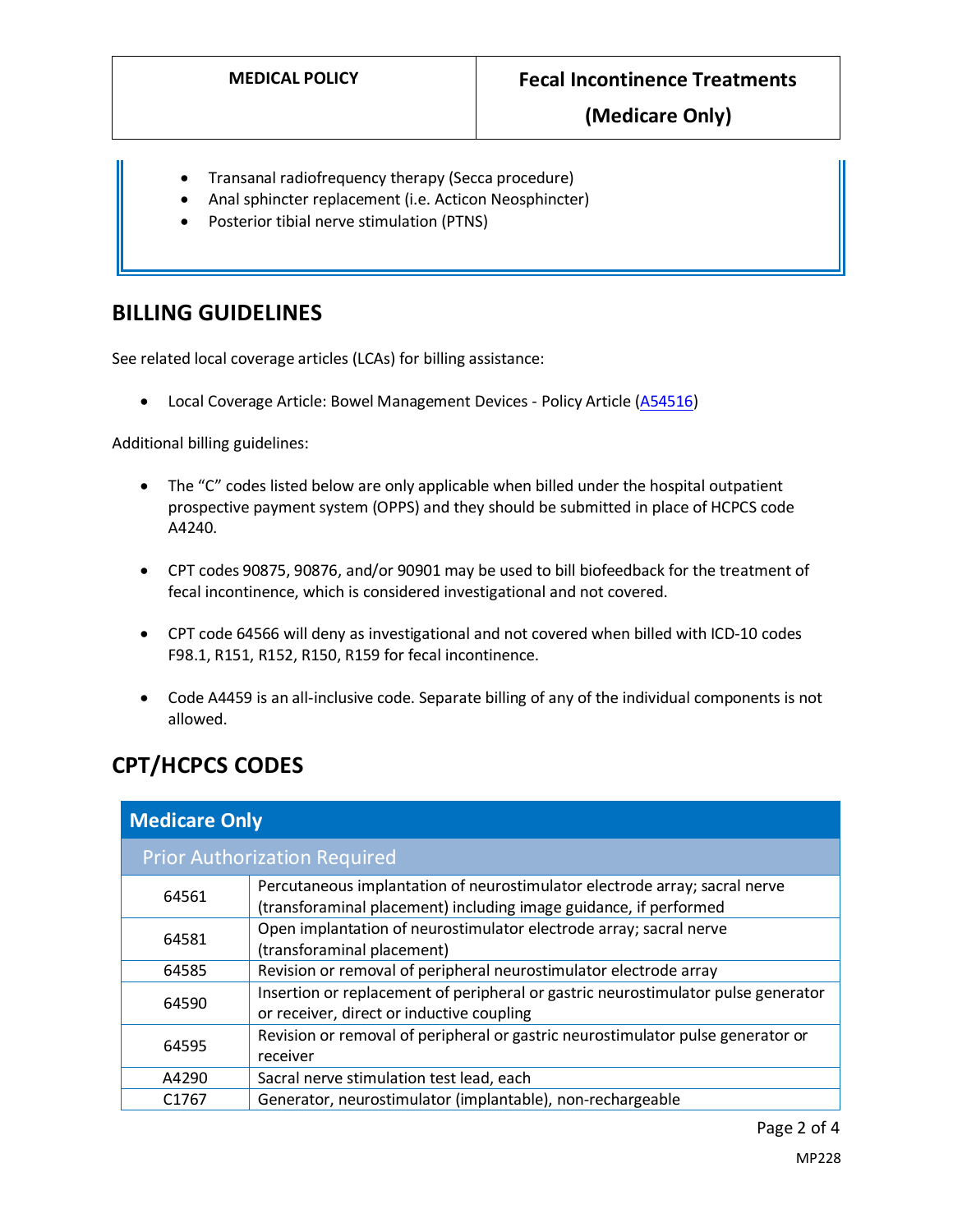## **MEDICAL POLICY Fecal Incontinence Treatments**

**(Medicare Only)**

| C1778                                                                                                                                                                                                                                                       | Lead, neurostimulator (implantable)                                                                                                                                                                                                                                                                                    |
|-------------------------------------------------------------------------------------------------------------------------------------------------------------------------------------------------------------------------------------------------------------|------------------------------------------------------------------------------------------------------------------------------------------------------------------------------------------------------------------------------------------------------------------------------------------------------------------------|
| C1787                                                                                                                                                                                                                                                       | Patient programmer, neurostimulator                                                                                                                                                                                                                                                                                    |
| C1823                                                                                                                                                                                                                                                       | Generator, neurostimulator (implantable), non-rechargeable, with transvenous<br>sensing and stimulation leads                                                                                                                                                                                                          |
| C1897                                                                                                                                                                                                                                                       | Lead, neurostimulator test kit (implantable)                                                                                                                                                                                                                                                                           |
| L8679                                                                                                                                                                                                                                                       | Implantable neurostimulator, pulse generator, any type                                                                                                                                                                                                                                                                 |
| L8680                                                                                                                                                                                                                                                       | Implantable neurostimulator electrode, each                                                                                                                                                                                                                                                                            |
| L8685                                                                                                                                                                                                                                                       | Implantable neurostimulator pulse generator, single array, rechargeable, includes<br>extension                                                                                                                                                                                                                         |
| L8686                                                                                                                                                                                                                                                       | Implantable neurostimulator pulse generator, single array, non-rechargeable,<br>includes extension                                                                                                                                                                                                                     |
| L8687                                                                                                                                                                                                                                                       | Implantable neurostimulator pulse generator, dual array, rechargeable, includes<br>extension                                                                                                                                                                                                                           |
| L8688                                                                                                                                                                                                                                                       | Implantable neurostimulator pulse generator, dual array, non-rechargeable,<br>includes extension                                                                                                                                                                                                                       |
| <b>No PA Required</b><br>diagnosis code.                                                                                                                                                                                                                    | Note: The following codes will deny as investigational when billed with a fecal incontinence                                                                                                                                                                                                                           |
| 64566                                                                                                                                                                                                                                                       | Posterior tibial neurostimulation, percutaneous needle electrode, single<br>treatment, includes programming                                                                                                                                                                                                            |
| 90912                                                                                                                                                                                                                                                       | Biofeedback training, perineal muscles, anorectal or urethral sphincter, including<br>EMG and/or manometry, when performed; initial 15 minutes of one-on-one<br>physician or other qualified health care professional contact with the patient                                                                         |
| 90913                                                                                                                                                                                                                                                       | Biofeedback training, perineal muscles, anorectal or urethral sphincter, including<br>EMG and/or manometry, when performed; each additional 15 minutes of one-on-<br>one physician or other qualified health care professional contact with the patient<br>(List separately in addition to code for primary procedure) |
| <b>Not Covered</b>                                                                                                                                                                                                                                          |                                                                                                                                                                                                                                                                                                                        |
| A4453                                                                                                                                                                                                                                                       | Rectal catheter for use with the manual pump-operated enema system,<br>replacement only                                                                                                                                                                                                                                |
| A4459                                                                                                                                                                                                                                                       | Manual pump enema system, includes balloon, catheter and all accessories,<br>reusable, any type                                                                                                                                                                                                                        |
| A4563                                                                                                                                                                                                                                                       | Rectal control system for vaginal insertion, for long term use, includes pump and<br>all supplies and accessories, any type each                                                                                                                                                                                       |
| L8605                                                                                                                                                                                                                                                       | Injectable bulking agent, dextranomer/hyaluronic acid copolymer implant, anal<br>canal, 1 ml, includes shipping and necessary supplies.                                                                                                                                                                                |
| <b>Unlisted Codes</b><br>All unlisted codes will be reviewed for medical necessity, correct coding, and pricing at the claim<br>level. If an unlisted code is billed related to services addressed in this policy then prior-<br>authorization is required. |                                                                                                                                                                                                                                                                                                                        |
| 46999                                                                                                                                                                                                                                                       | Unlisted procedure, anus                                                                                                                                                                                                                                                                                               |